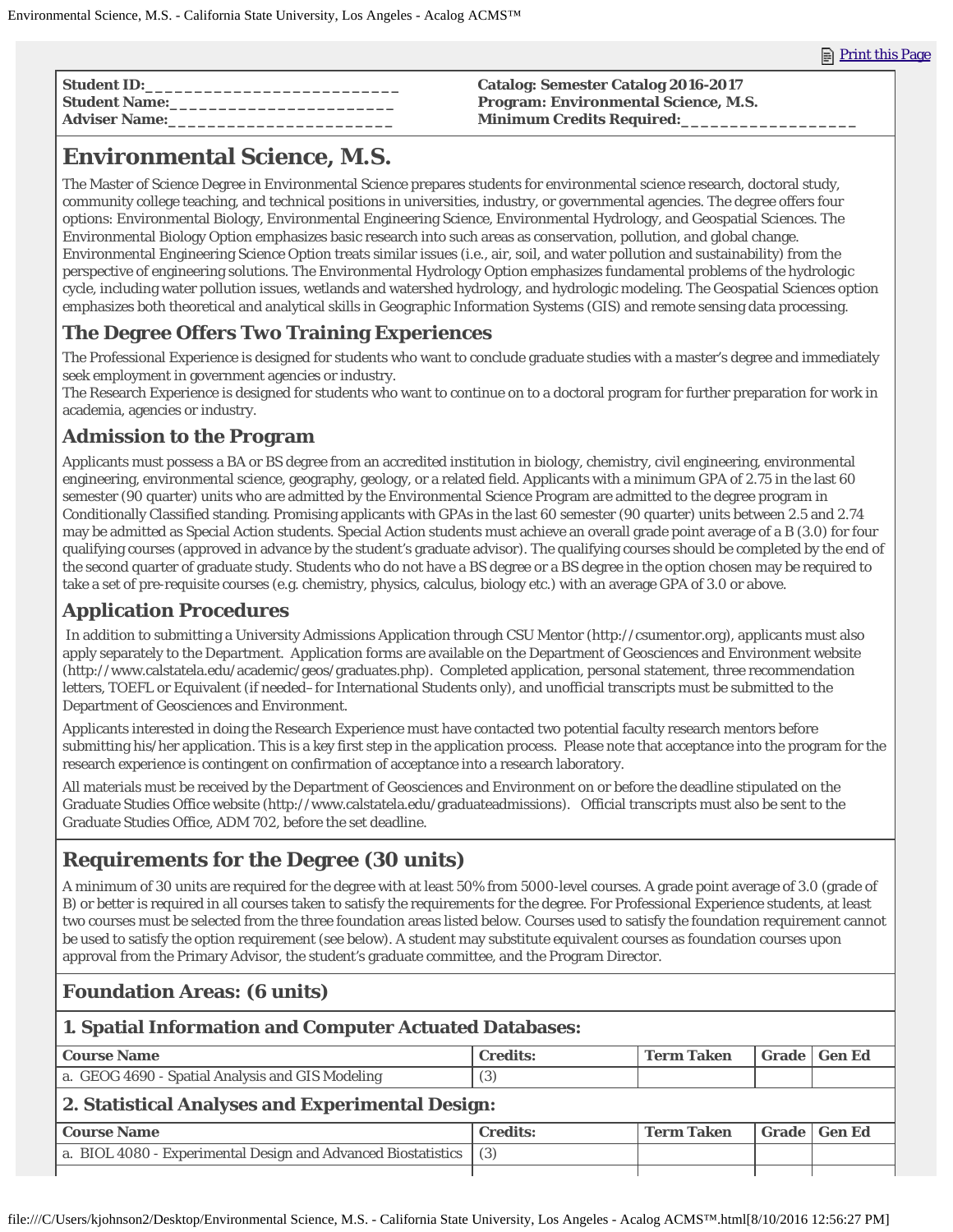| b. MATH 4740 - Theory of Probability                                                  | (3)             |                   |              |               |  |  |  |
|---------------------------------------------------------------------------------------|-----------------|-------------------|--------------|---------------|--|--|--|
| 3. Public Policy and Environmental Management:                                        |                 |                   |              |               |  |  |  |
| <b>Course Name</b>                                                                    | <b>Credits:</b> | <b>Term Taken</b> | <b>Grade</b> | <b>Gen Ed</b> |  |  |  |
| a. POLS 5850 - Seminar: Regulation, the Environment and<br>California Public Policy   | (3)             |                   |              |               |  |  |  |
| b. SOC 4870 - Environmental Policy, Law, and Society                                  | (3)             |                   |              |               |  |  |  |
| <b>Students must then choose one of four options:</b>                                 |                 |                   |              |               |  |  |  |
| <b>Environmental Biology</b><br>$\bullet$<br><b>Environmental Engineering Science</b> |                 |                   |              |               |  |  |  |
| <b>Environmental Hydrology</b>                                                        |                 |                   |              |               |  |  |  |
| <b>Geospatial Sciences</b>                                                            |                 |                   |              |               |  |  |  |

# **Option 1: Environmental Biology (15 units)**

Provides preparation for a career within academics or agencies in specific research areas such as conservation, pollution, and global change. Professional Experience and Research Experience students must take a minimum of 16 units. Select courses from the list below. Other courses may be substituted with prior advisor approval.:

#### **Required Course**

| <b>Course Name</b>                                                       | `modit∝∘ | <b>Term</b><br>l'aker | $C_{\rm rad}$ | <b>Gen Ed</b> |
|--------------------------------------------------------------------------|----------|-----------------------|---------------|---------------|
| - Seminar: Professional Writing in the Life Sciences<br><b>BIOL 5200</b> | (2)      |                       |               |               |

#### **Elective Courses:**

| <b>Course Name</b>                                                    | <b>Credits:</b> | <b>Term Taken</b> | <b>Grade</b> | <b>Gen Ed</b> |
|-----------------------------------------------------------------------|-----------------|-------------------|--------------|---------------|
| <b>BIOL 4150 - Population Genetics</b>                                | (3)             |                   |              |               |
| <b>BIOL 4180 - Advanced Evolutionary Biology</b>                      | (3)             |                   |              |               |
| BIOL 4200 - Global Change                                             | (3)             |                   |              |               |
| <b>BIOL 4320 - Fundamentals of Toxicology</b>                         | (3)             |                   |              |               |
| <b>BIOL 4400 - Plant Systematics</b>                                  | (3)             |                   |              |               |
| <b>BIOL 4510 - Ornithology</b>                                        | (3)             |                   |              |               |
| <b>BIOL 4550 - Mammalogy</b>                                          | (3)             |                   |              |               |
| <b>BIOL 4570 - Marine Invertebrate Zoology</b>                        | (4)             |                   |              |               |
| <b>BIOL 4620 - Plant Ecology</b>                                      | (3)             |                   |              |               |
| <b>BIOL 4700 - Conservation Biology</b>                               | (3)             |                   |              |               |
| <b>BIOL 4720 - Marine Ecology</b>                                     | (3)             |                   |              |               |
| BIOL 5400 - Seminar: Data Analysis for the Biological Sciences<br>(3) | (3)             |                   |              |               |
| BIOL 5420 - Seminar: Organismal Biology                               | (3)             |                   |              |               |
| BIOL 5430 - Seminar: Ecology - Environmental Biology                  | (3)             |                   |              |               |
| <b>BIOL 5450 - Seminar: Genetics Evolution</b>                        | (3)             |                   |              |               |

# **Option 2: Environmental Engineering Science (15 units)**

Provides preparation for a career in engineering research or applications. Professional Experience and Research Experience students must take a minimum of 15 units, 8 of which must be in Civil Engineering. Select courses from the list below:

### **Required Course:**

| <b>Course Name</b>                                                 | redits:\       | Taken<br>$Term$ . | $^\circ$ rade | <b>Gen Ed</b> |
|--------------------------------------------------------------------|----------------|-------------------|---------------|---------------|
| CE 4790 - Groundwater C<br><b>Remediation</b><br>Contamination and | $\Omega$<br>ιυ |                   |               |               |

#### **Elective Courses:**

| <b>Course Name</b>                                       | <b>Credits:</b> | <b>Term Taken</b> | <b>Grade   Gen Ed</b> |
|----------------------------------------------------------|-----------------|-------------------|-----------------------|
| CE 4840 - Environmental Engineering Design               | (3)             |                   |                       |
| CE 5790 - Environmental Mass Transfer                    | (3)             |                   |                       |
| CE 5850 - Environmental Transport                        | (3)             |                   |                       |
| <b>CHEM 4400 - Fundamentals of Physical Chemistry</b>    | (3)             |                   |                       |
| GEOG 5600 - Seminar: Methods and Techniques in Geography | (3)             |                   |                       |
| GEOL 4850 - Groundwater Management and Models            | (3)             |                   |                       |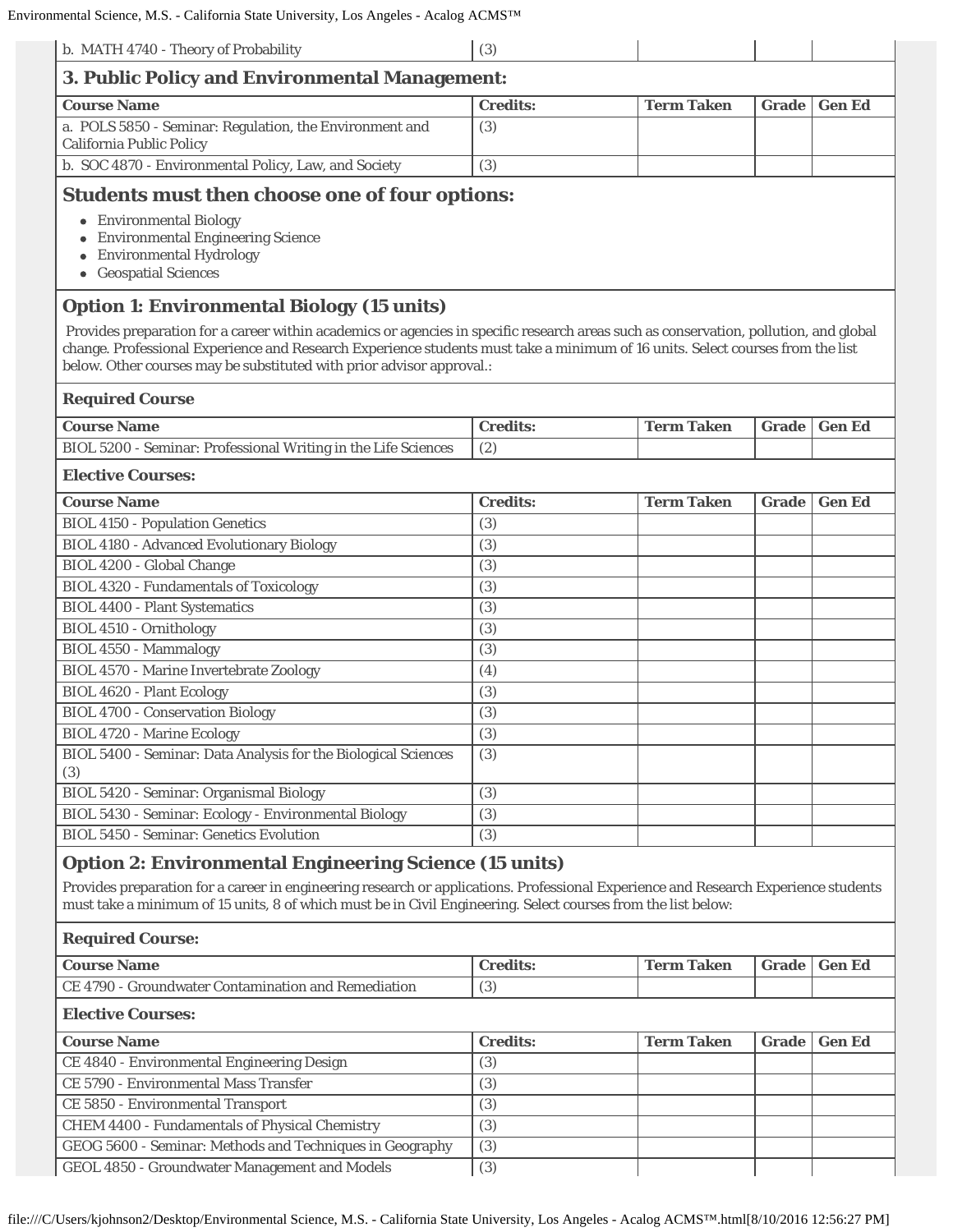Environmental Science, M.S. - California State University, Los Angeles - Acalog ACMS™

| GEOL 5610 - Vadose Zone Hydrogeology                           | (3  |  |  |
|----------------------------------------------------------------|-----|--|--|
| GEOL 5620 - Contaminant Hydrogeology                           | (3  |  |  |
| GEOL 5630 - Water Quality Seminar                              |     |  |  |
| BIOL 5200 - Seminar: Professional Writing in the Life Sciences | (2) |  |  |
|                                                                |     |  |  |

#### **Option 3: Environmental Hydrology (15 units)**

Provides preparation for a career in hydrology and water quality. Students must take a minimum of 15 units. Select courses from the list below. Other courses may be substituted with prior advisor approval.

#### **Required Courses:**

| <b>Course Name</b>          | <b>Credits:</b>        | Taken<br>Term | <b>Grade</b> | <b>Schaff</b> |
|-----------------------------|------------------------|---------------|--------------|---------------|
| Hydrogeology<br>GEOL 4840 - | $\sqrt{2}$<br>$\sigma$ |               |              |               |

#### **Select additional hydrology courses from the list below:**

| <b>Course Name</b>                                             | <b>Credits:</b> | <b>Term Taken</b> | <b>Grade</b> | <b>Gen Ed</b> |
|----------------------------------------------------------------|-----------------|-------------------|--------------|---------------|
| GEOL 4870 - Watershed Analysis                                 | (3)             |                   |              |               |
| GEOL 4220 - Environmental Geochemistry                         | (3)             |                   |              |               |
| GEOL 4222 - Forensic and Isotope Geochemistry                  | (3)             |                   |              |               |
| GEOL 5200 - Environmental Isotope Geochemistry                 | (3)             |                   |              |               |
| GEOL 5610 - Vadose Zone Hydrogeology                           | (3)             |                   |              |               |
| GEOL 5620 - Contaminant Hydrogeology                           | (3)             |                   |              |               |
| GEOL 5630 - Water Quality Seminar                              | (3)             |                   |              |               |
| CE 4790 - Groundwater Contamination and Remediation            | (3)             |                   |              |               |
| CE 5790 - Environmental Mass Transfer                          | (3)             |                   |              |               |
| CE 5820 - Statistical Hydrology                                | (3)             |                   |              |               |
| CE 5850 - Environmental Transport                              | (3)             |                   |              |               |
| GEOL 4850 - Groundwater Management and Models                  | (3)             |                   |              |               |
| BIOL 5200 - Seminar: Professional Writing in the Life Sciences | (2)             |                   |              |               |

### **Option 4: Geospatial Sciences (15 units)**

Provides preparation for doctorial study or professional career in Geographic Information Systems (GIS), which may be applicable to very diversified fields including urban planning, environmental consulting, remote sensing, cartography, applied research, geospatial applications, etc.

#### **Select courses from the list below with prior advisor approval.**

| <b>Course Name</b>                                                                               | <b>Credits:</b> | <b>Term Taken</b> | Grade | <b>Gen Ed</b> |
|--------------------------------------------------------------------------------------------------|-----------------|-------------------|-------|---------------|
| GEOG 4660 - Remote Sensing                                                                       | (3)             |                   |       |               |
| GEOG 4680 - Digital Cartography                                                                  | (3)             |                   |       |               |
| GEOG 4820 - Multivariate Statistics in Geography                                                 | (3)             |                   |       |               |
| GEOG 4630 - Geographic Information Systems (GIS)<br><b>Applications in Urban Planning</b>        | (3)             |                   |       |               |
| GEOG 4640 - Geographic Information Systems (GIS)<br><b>Applications in Political Science</b>     | (3)             |                   |       |               |
| GEOG 4650 - Geographic Information Systems (GIS)<br><b>Applications in Environmental Studies</b> | (3)             |                   |       |               |
| GEOG 5600 - Seminar: Methods and Techniques in Geography                                         | (3)             |                   |       |               |
| GEOG 5100 - Seminar: Physical Geography                                                          | (3)             |                   |       |               |
| CS 5220 - Advanced Topics in Web Programming                                                     | (3)             |                   |       |               |
| BIOL 5200 - Seminar: Professional Writing in the Life Sciences                                   | (2)             |                   |       |               |

### **Culminating Experiences: Thesis, Reports, Presentations, Exams (9 units)**

Professional Experience students must complete the two courses listed below (9 units). For ENVS 5950, the student must complete a part- or full-time internship experience of at least one and a maximum of three semesters. Professional Experience students also are expected to present a seminar following completion of their internship.

| <b>I Course Name</b>                | <b>Credits:</b> | <b>Term Taken</b> | Grade   Gen Ed |
|-------------------------------------|-----------------|-------------------|----------------|
| ENVS 5950 - Directed Field Work (4) | $(1-5)$         |                   |                |